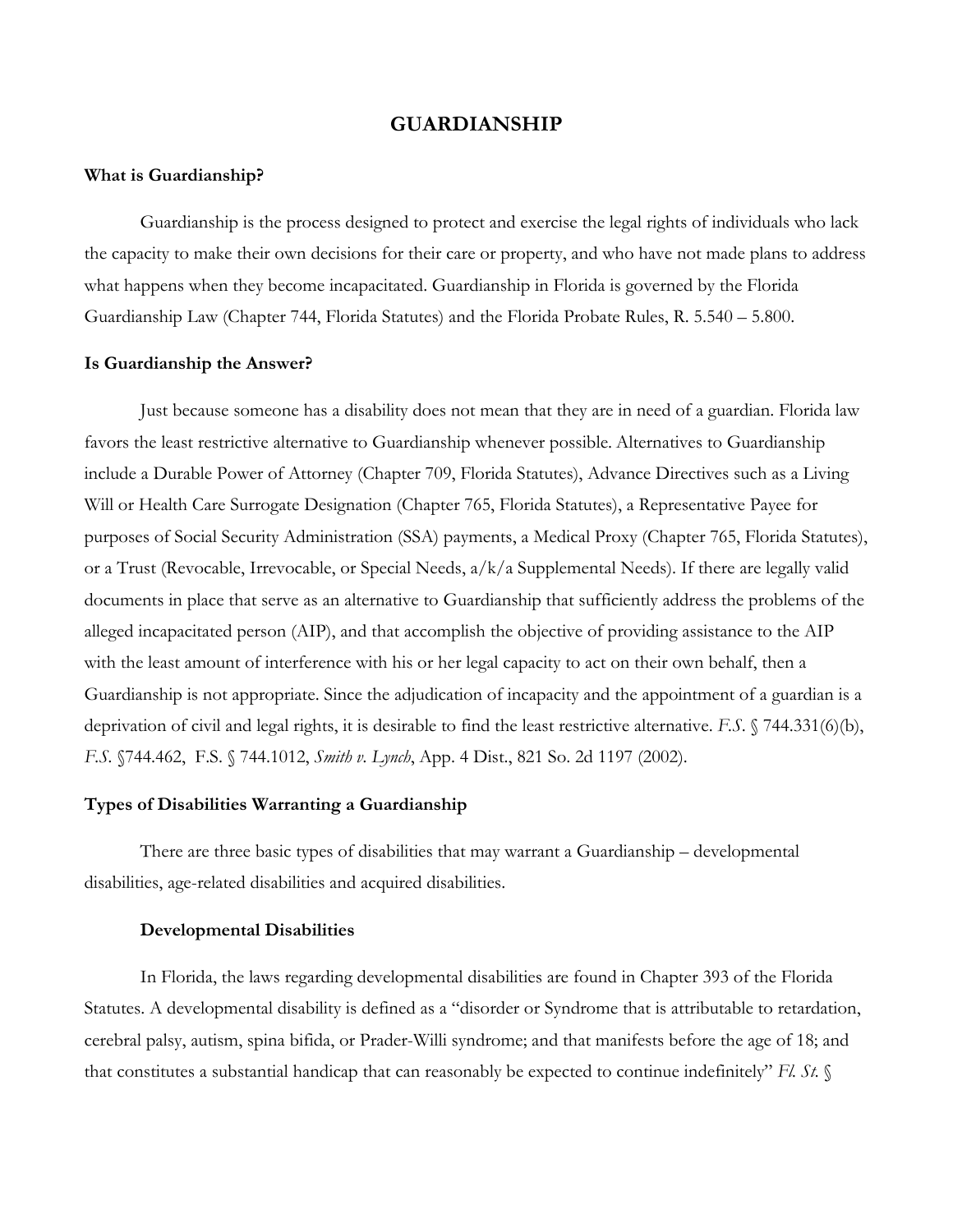393.063(9). A **Guardian Advocate** would be appointed once the child reaches the age of eighteen. This is discussed later in this memo, under **Guardian of a Minor**.

## **Age-Related Disabilities**

An age-related disability can occur as a natural process of aging and may affect capacity in adults. Dementia, the most well-known, is a medical condition characterized by loss of memory and functioning. It usually occurs as a result of an unhealthy lifestyle or vascular problems such as a stroke. Alzheimer's disease is a specific form of dementia caused by progressive brain disease involving protein deposits in the brain that disrupt neurotransmitter systems. Symptoms include short term memory loss followed by problems with language and communication, orientation as to time and place, everyday problem solving, and eventually not being able to recognize people and everyday objects.

#### **Acquired Disabilities**

An acquired disability may occur at any age. The causes include disease, oxygen deprivation, head and spinal injuries, alcoholism or drug abuse, and various forms of mental illness.

*Lighting the Way to Guardianship and Other Decision-Making Alternatives – A Manual for Attorneys and Judges*, Florida Developmental Disabilities Council, Inc. (2010), p. 3-8.

### **How is a Guardian Appointed?**

A Petition to Determine Incapacity is filed with the court to determine if a person lacks the capacity to take care of his or her self and property (assets). A Petition for Appointment of Plenary Guardian (or Limited Guardian), along with an Application for Appointment as Guardian, is usually filed at the same time. The court appoints an attorney to represent the alleged incapacitated person (the AIP). The petitions must be served upon the AIP, the AIP's attorney, and the AIP's next-of-kin. The AIP can substitute an attorney of his or her own choice. The attorney meets with the AIP, makes an assessment in that person's best interests, and files a report with the court.

Within 5 days after the petition to determine incapacity is filed, the court must appoint a committee of three members to conduct independent evaluations and file reports with the court. This committee consists of one physician, one psychiatrist, and either another physician or psychiatrist, a nurse, a social worker, or a lay person qualified to make such an evaluation. The examination consists of a physical examination, a mental health examination, and a functional assessment. These reports must be filed within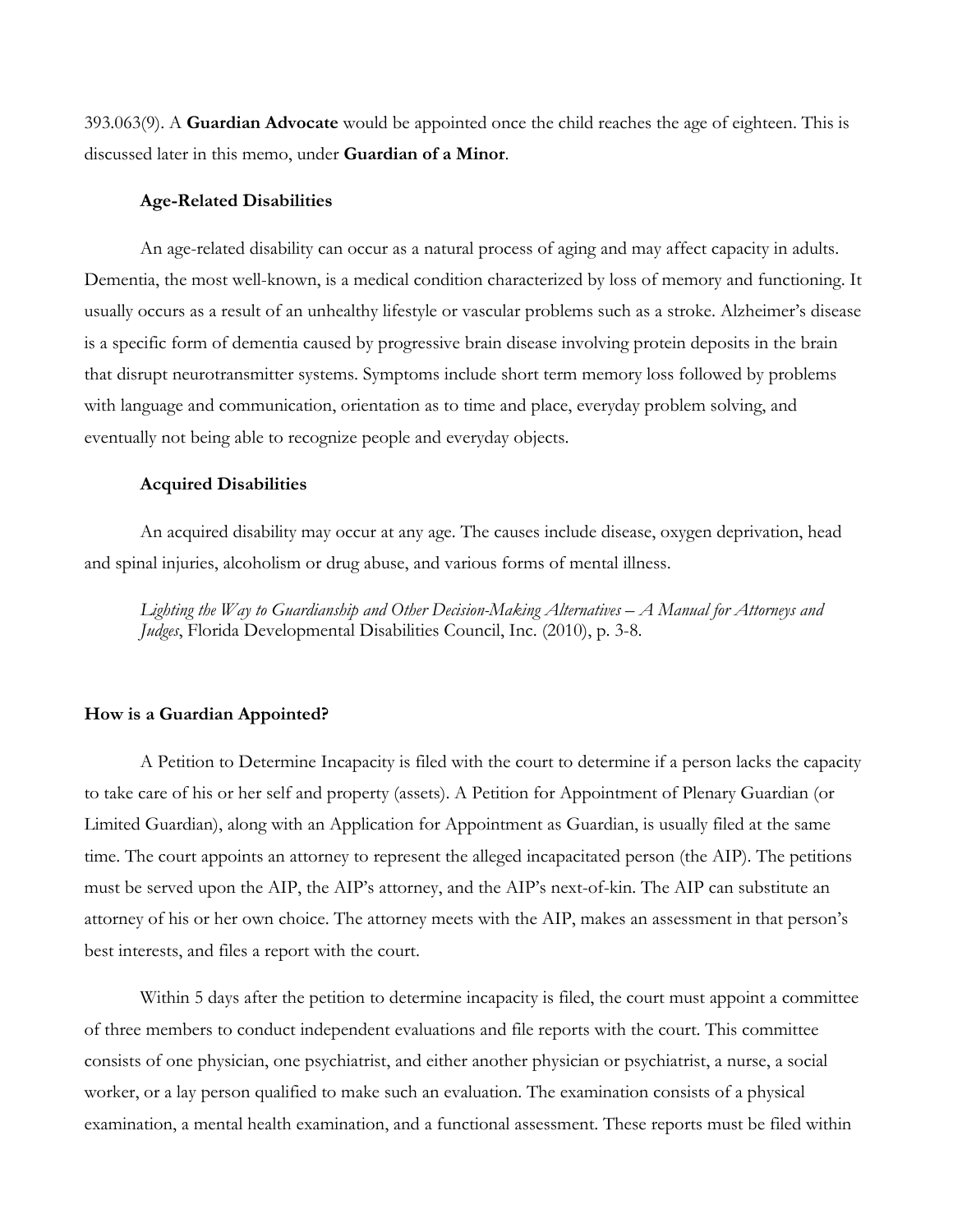15 days after appointment by the court. A copy of the reports must be served on the petitioner and on the attorney for the AIP within 3 days of filing and at least 5 days prior to the court hearing.

Proposed Orders are generally mailed to the clerk of the court or the judge's judicial assistant. You should always check the judge's instructions, if any, on the judicial circuit's website. It's also a good idea to speak to the judicial assistant regarding the judge's policies.

The court holds a hearing to review all relevant evidence, including the reports of the examining committee. This hearing must be set within 14 days after the examining committee reports are filed with the court. It is imperative that the attorneys representing the parties have a thorough understanding of the Rules of Evidence. The committee reports are considered to be hearsay in that the non-appearance of the examining members means you are unable to cross-examine them. The introduction of their reports into evidence can be objected to on that basis. See *Shen v. Parkes*, 100 S0. 3d 1189 (Fla. 4<sup>th</sup> DCA 2012). Therefore, it is advisable prior to the hearing to get the written consent of the adverse attorneys to the admission of the reports. If there is an objection to their admission, the committee members must be subpoenaed to testify at the hearing. Additional witnesses can testify on behalf of the AIP, or in support of or against facts alleged by the petitioner. The AIP must attend the hearing unless the judge waives the appearance, or good cause is shown for his or her absence.

The partial or total incapacity of the AIP must be established by clear and convincing evidence. If after making findings of fact based on clear and convincing evidence, the court finds that the AIP is incapacitated with respect to some or all personal and property rights, the court must determine if there is a less restrictive alternative to guardianship. Any interested person may file a Verified Statement stating that he or she has a good faith belief that the AIP's trust, trust amendment, or durable power of attorney is invalid, and give a reasonable factual basis for that belief. If the court determines that there is no alternative to guardianship, the court signs a detailed Order delineating the reasons for the court's decision, appointing a guardian for the ward, and stating which personal and property rights are to be taken away and exercised by the guardian. An individual, a financial institution authorized and qualified to exercise fiduciary powers, or a non-profit corporation can be appointed by the court to manage some or all of the personal and property affairs of a person. In a contested guardianship, it is not uncommon for family members to file competing petitions for appointment as guardian. When this happens, the court often appoints a Professional Guardian in order to facilitate the best interests of the ward.

*Fl. St.* § 744.331; Fla. Prob. Rule 5.540 – 5.600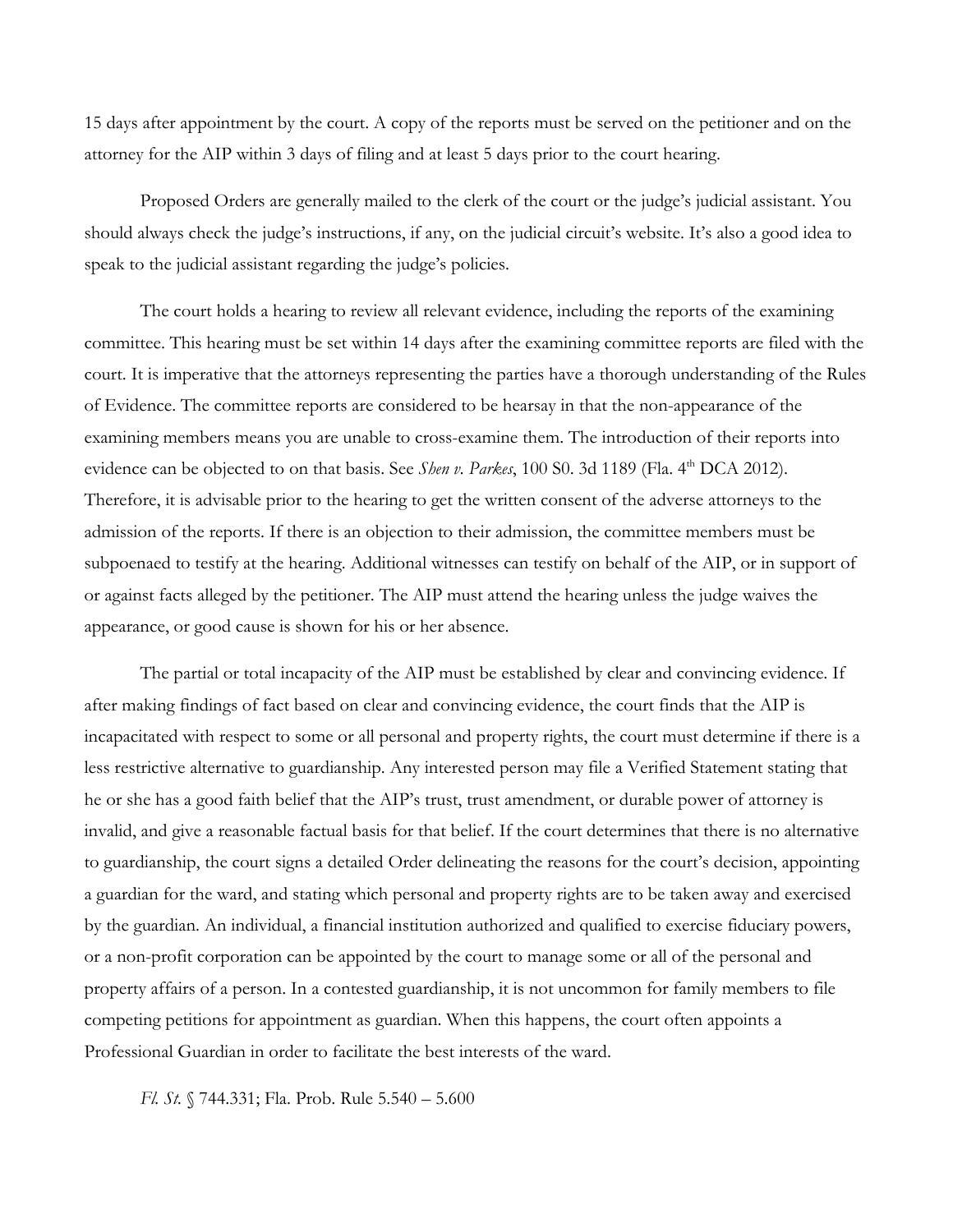#### **What is a Professional Guardian?**

A Professional Guardian completes a course approved by the Statewide Public Guardianship Office (SPGO) and must pass an exam. Non-attorney Guardians must also post a bond and be represented by an attorney. Professional Guardians register each year with the SPGO and must take a minimum of 16 hours of continuing education every two calendar years. They are appointed by the court when no family members or friends are available or willing to serve.

## **Emergency Temporary Guardianship**

Along with the aforesaid petitions, a separate Petition for Appointment of Emergency Temporary Guardian (ETG) may be filed if the petitioner feels that the AIP's health or property is in imminent danger. The court may also appoint an ETG on its own motion after a finding of incapacity. "The court must specifically find that there appears to be imminent danger that the physical or mental health or safety of the person will be seriously impaired or that the person's property is in danger of being wasted, misappropriated, or lost unless immediate action is taken". *Fl. St.* §744.3031(1). The court appoints an attorney to represent the AIP during the summary proceedings. Notice of the filing of the Petition for Appointment of Emergency Temporary Guardian, and of the hearing, must be served on the AIP and the AIP's attorney at least 24 hours prior to the commencement of the hearing. *Fl. St.* § 744.3031, as amended effective July 1, 2015. The Authority of the emergency temporary guardian (ETG) expires after 90 days, or when a guardian is appointed, unless extended. *Fl. St.* §744.3031(3). The ETG must file a final report with the court within 30 days after the emergency temporary guardianship ends. *Fl. St.* §744.3031(8)(a). Note that pursuant to an amendment to *Fl. St.* § 744.312, effective July 1, 2015, the court is prohibited from giving the ETG preference in the appointment of a permanent guardian.

# **Dismissal of Petition to Determine Incapacity**

**"**If a majority of the examining committee members conclude that the alleged incapacitated person is not incapacitated in any respect, the court shall dismiss the petition." *Fl. St.* § 744.331(4).

## **Procedures for Filing, Orders, Notices**

File a Petition for Incapacity (\$400.00 filing fee) and a Petition to Appoint a Guardian (\$231.00 filing fee) as separate cases in the e-Portal as they get separate case numbers. The Application for Appointment as Guardian gets filed with the Petition to Appoint Guardian. There may be additional processing fees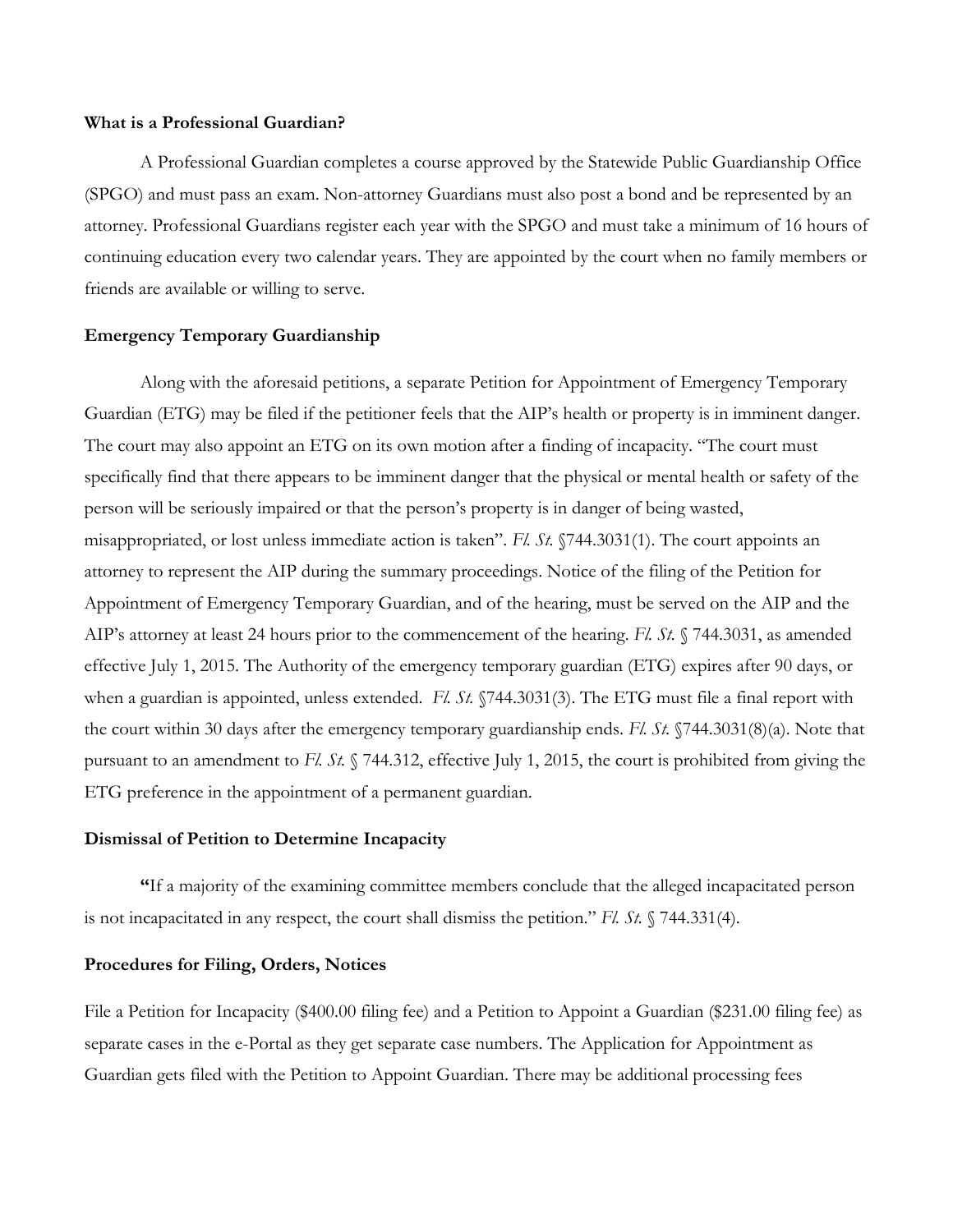depending upon the method of payment. If filing a Petition for Emergency Temporary Guardian, that would be filed along with the Petition to Appoint Guardian.

After Petitions are accepted and have a case number, call the Probate clerk to get the name and address of the court appointed attorney for the AIP. In some counties, you are required to provide the court clerk with copies of the Petitions and stamped addressed envelopes for the AIP's attorney and the next of kin for purposes of service. In many counties, the court prepares the Notice, Order Appointing Attorney and Order Appointing Examining Committee. The court may arrange for the sheriff's office to serve the AIP and each member of the examining committee. The clerk of the court prepares a Certificate of Service. Check with your clerk and judicial assistant to see how it is done in that county.

If there is a separate (earlier) date for the hearing on the ETG, you will have to prepare the Notice of Hearing, e-file it, serve it on the AIP's attorney though the e-Portal, and serve it on the AIP via certified mail. Very often, hearings are not concluded within the initial time set aside. When there is a new date to continue the hearing, the judicial assistant will set a date and you will be required to draft a Notice of Hearing, e-file it and serve it on all counsel through the e-Portal, and via regular mail on all next of kin and the petitioner if petitioner is not a next of kin. The Notice of Hearing should include your certification of service. Again, check with the probate clerk and the judicial assistant to confirm their procedures.

A Verified Statement gets e-filed and served on all counsel via the e-Portal. So do Subpoena Duces Tecum (for a hospital record, for example) and Subpoenas for Trial.

In some counties, the judicial assistant wants to be sent copies of everything you file.

Prepare Letters of Guardianship, Order Appointing Guardian, and Oath of Guardian Designation of Agent and Acceptance. Mail to the judicial assistant. Depending upon the issues involved in your case, the judge may amend the proposed Order, or draft his or her own Order.

E-file your Petition Authorizing Payment of Petitioner's Attorney Fees and Costs and the Notice of Hearing; and serve on other counsel via e-Portal. Mail proposed Order to the judicial assistant, as well as a copy of the Petition and Notice of Hearing if that is the custom in that county. Note that all counsel, next of kin, and the petitioner if not a next of kin should receive copies of all proposed Orders either via regular mail or e-mail.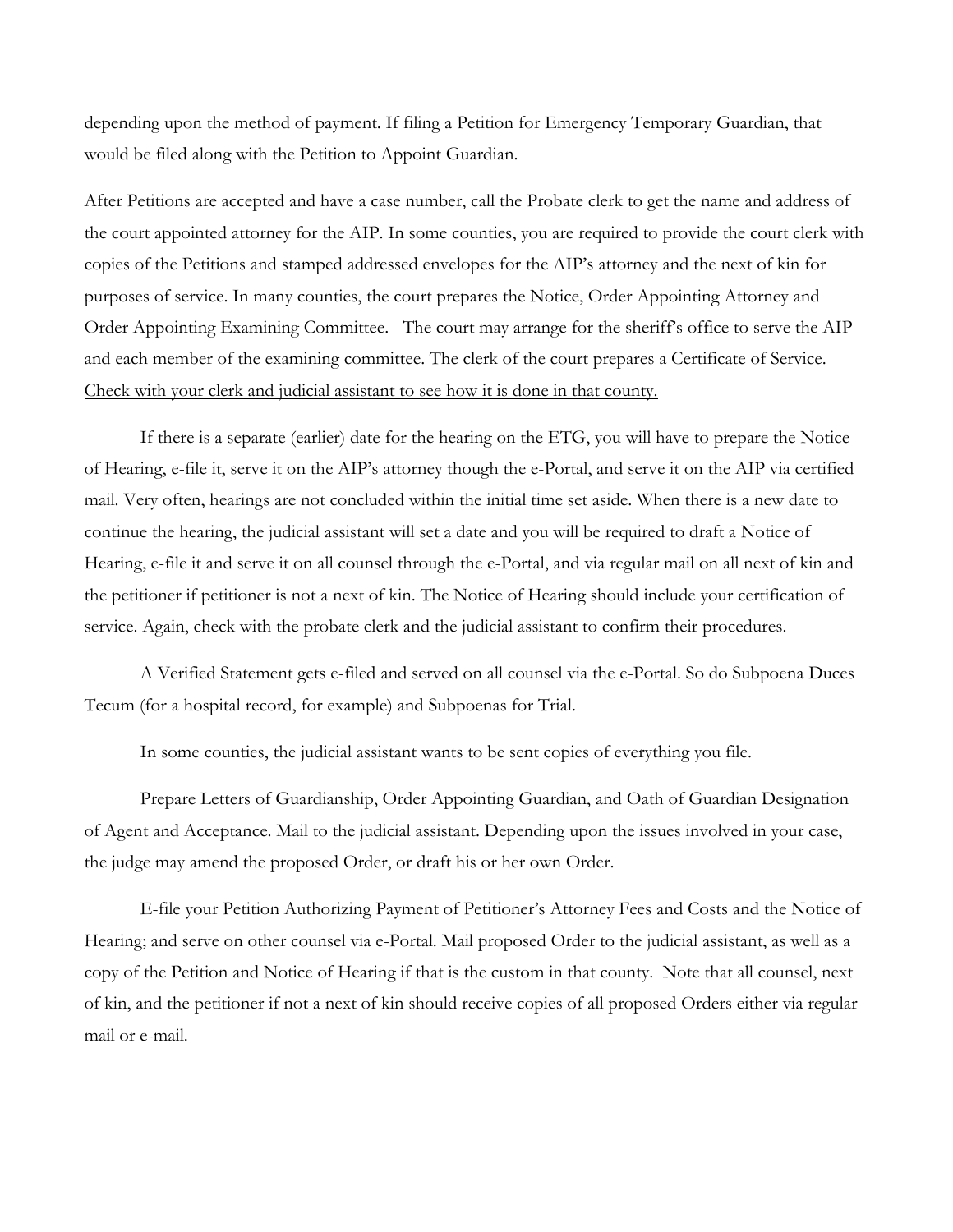### **Discovery**

In a contested Guardianship, you may want to do discovery, such as Interrogatories, a Request for Production of Documents, and a Request for Admissions. This can be difficult since the hearing is usually conducted about 45 days after the petitions are filed. However, in a contested matter, there can be many hearing dates (continuances) since the judge usually does not set aside more than an hour at a time, and the next date may be two weeks later, and two weeks later again. An alternative to discovery is to ask the court appointed attorney to get copies of medical and financial information since the AIP's attorney has a right to that information, pursuant to the terms of the order appointing counsel.

### **Effect of Petition to Determine Incapacity on Advance Directives**

Note that prior to the amendment of *Fl. St.* 709.2109, effective July 1, 2015, the filing of a Petition to Determine Incapacity suspended the agent's authority under a durable power of attorney until the petition was dismissed or withdrawn, or the court entered an order authorizing the agent to act. *Fl. St.* 709.2109(3). The amendment provides that the power of the agent is not automatically suspended if the agent is a parent, spouse, child or grandchild of the principal. The agent's power may only be suspended upon the filing of a verified motion setting forth the reason for suspension. The motion procedure to suspend the authority of an agent who is a relative is contained in newly created *Fl. St*. § 744.3202.

A proceeding to determine incapacity does not affect the authority of an agent to make health care decisions for the principal, unless otherwise ordered by the court. *Fl. St.* § 709.2109(3)(b).

#### **Examining Committee and Court Appointed Attorney Fees and Costs**

The members of the examining committee, and the court appointed attorney, are entitled to reasonable fees and costs to be determined by the court. These fees are paid by the guardian of the property of the ward or, if the ward is indigent, by the state. *Fl. St.* § 744.331(7)(b). If the court finds that the petition was brought in "bad faith", the fees are payable by the petitioner. *Fl. St.* 744.331(7)(c). If the petition to determine incapacity is dismissed or denied, the fees of the examining committee members are paid upon court order as an "expert witness" fee under *Fl. St.* § 29.004(6). *Fl. St.* § 744.331(7)(c), as amended effective July 1, 2015.

#### **Guardian and Attorney's Fees and Expenses**

"A guardian, or an attorney who has rendered services to the ward or to the guardian on the ward's behalf, is entitled to a reasonable fee for services rendered and reimbursement for costs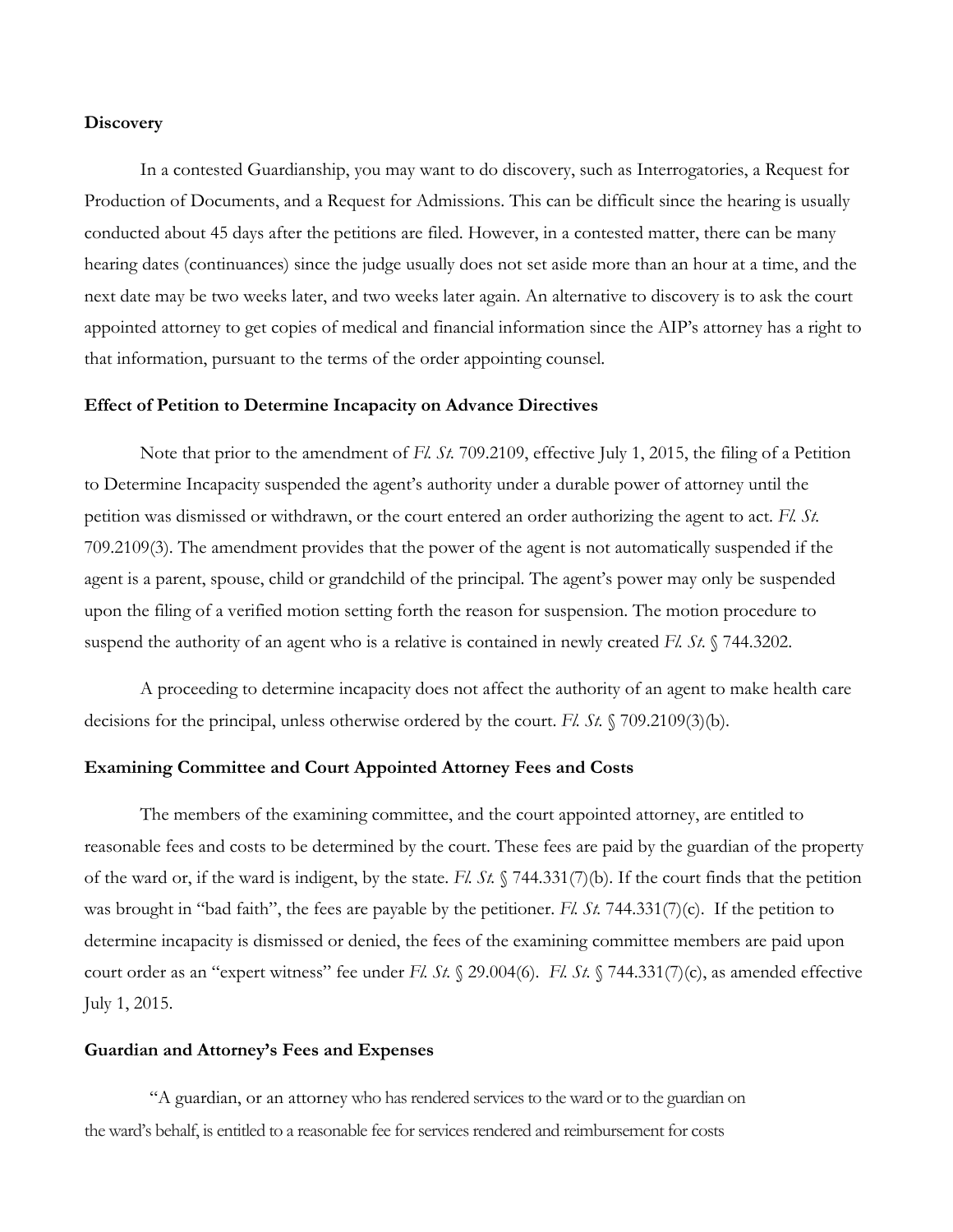incurred on behalf of the ward." *Fl. St.* §744.108(1). "All petitions for guardian's and attorney's fees and expenses must be accompanied by an itemized description of the services performed for the fees and the expenses sought to be recovered." *Fl. St.* §744.108(5).

 The attorney for the petitioner may also petition for reimbursement of reasonable fees and expenses, paid to that attorney by his client, forthe servicesperformed when the attorney's services benefited the AIP (Ward). *Butler v. Peacock*, 898 So. 2d 1139, 1141(Fla. 5th DCA 2005); *Price v. Austin*, 43 So. 3d 789 (Fla. 1<sup>st</sup> DCA 2010). The proposed Order should state that the petitioner is being reimbursed the fees and costs that were paid.

 Note that it is good practice to have a fully executed retainer agreement with your client, the petitioner, and a retainer sufficient to cover your estimated time and costs in pursuing a guardianship proceeding.

### **Guardianship Reports**

**Initial Guardianship Report** – Pursuant to *Fl. St.* § 744.362, a guardian must file with the court an initial guardianship report or plan within 60 days after the Letters of Guardianship are signed by the judge. This report is e-filed and then served on the ward, unless the ward is under the age of 14 years or is totally incapacitated. The plan covers the medical, mental and personal care services that will be provided for the ward, the residential setting, social and personal services, health and accident insurance, government benefits to which the ward may be entitled to meet costs of services, and any physical and mental examinations necessary to access the ward's needs. *Fl. St.* § 744.363

**Verified Inventory** – Pursuant to *Fl. St.* § 744.365, a guardian of the property must file a verified inventory of the ward's property, real and personal, and it must identify the location. The report must include a statement of all encumbrances, liens and other secured claims on any item. The report must also detail all sources of income, including social security and pensions.

**Annual Guardianship Report** – Pursuant to *Fl. St.* § 744.367, amended effective July 1, 2015, the guardian must file an annual guardianship report or plan between September 1 and December 1 of the previous year when a calendar year filing is required. Otherwise, it must be filed between 60 and 90 days before the last day of the anniversary month that the Letters of Guardianship were signed. The plan must cover the coming fiscal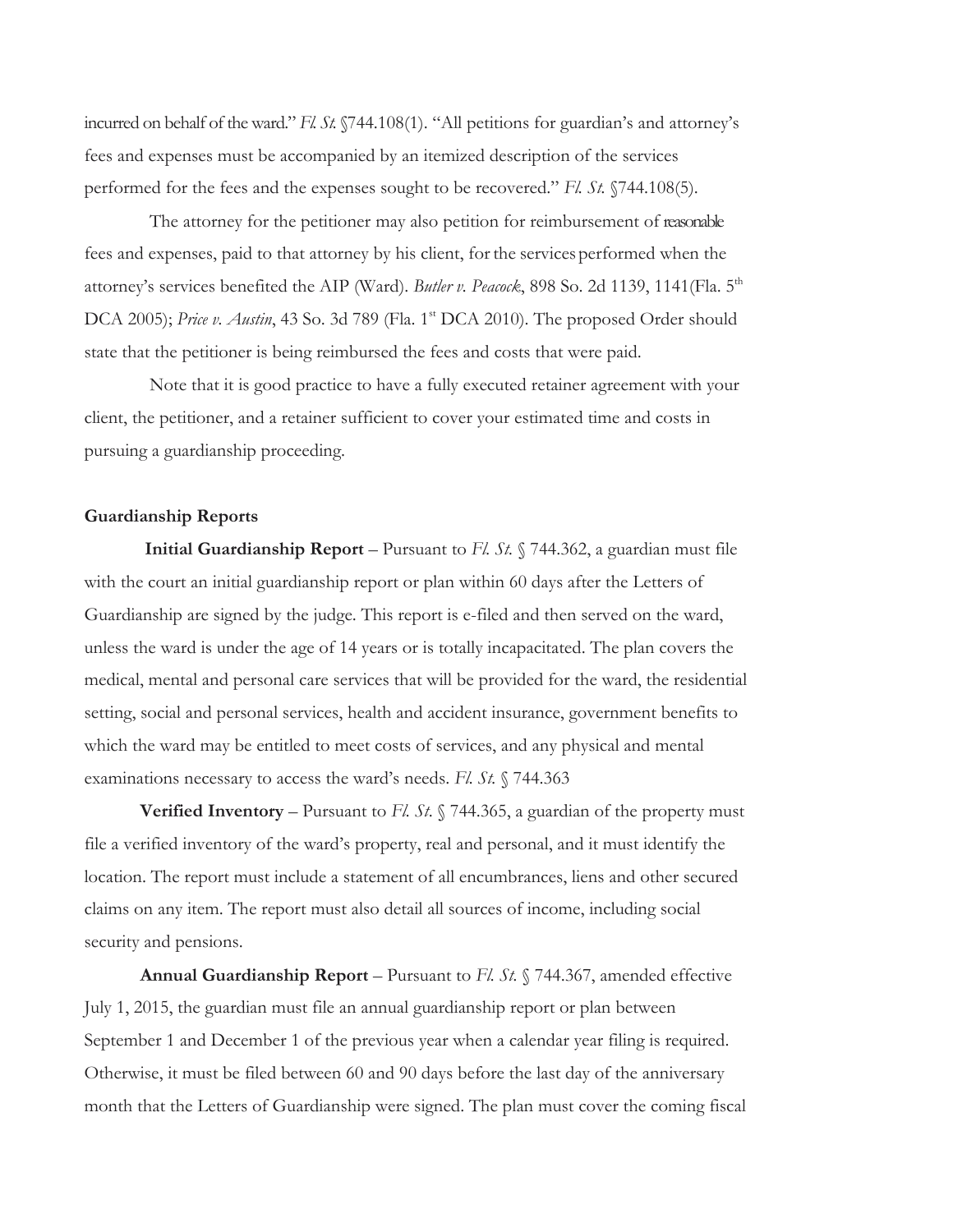year. This report is e-filed and then served on the ward, unless the ward is under the age of 14 years or is totally incapacitated.

**Annual Accounting** – Pursuant to *Fl. St.* § 744.3678, a guardian of the property must file an annual accounting that includes a full and correct account of the receipts and disbursements of the ward's property, and a statement of the property on hand at the end of the accounting period. A copy of annual or end of year statements of all cash accounts must be attached.

Note: Guardians are required by law to be represented by an attorney. R.5.030(a) If you choose to represent a guardian, there should be a new retainer agreement which lists the services that you will provide and the fees and costs that will be charged.

## **Restoration to Capacity**

A ward has the right to be restored to capacity at the earliest possible time. *Fl. St*. §733.6175(4). See *Fl. St*. §744.464 for the legal procedure to restore capacity.

# **Veterans Guardianship Law**

Procedures for petitioning for a guardianship for a veteran or other person who is entitled to receive benefits from the Department of Veterans Affairs are governed by Florida Statutes sections 744.602 thru 744.653. The procedures are similar to the guardianship of a non-veteran, except for two main factors: 1/ the Department of Veterans Affairs must receive notice of all petitions and hearings and, 2/ the petitioner's attorney's fee is limited by *Fl. St.* §744.639.

# **Guardian Advocate**

Guardian Advocacy is only available to individuals with one of the five developmental disabilities discussed earlier. In addition, the individual must lack the decision-making ability to perform some, but not all, of the tasks necessary to care for his or her person, property, or estate. This petition is usually filed by the parents when the child reaches the age of eighteen years.

The statutes do not require a finding of incapacity. There is no team of experts appointed by the court to do an examination. The judge can use educational evaluations,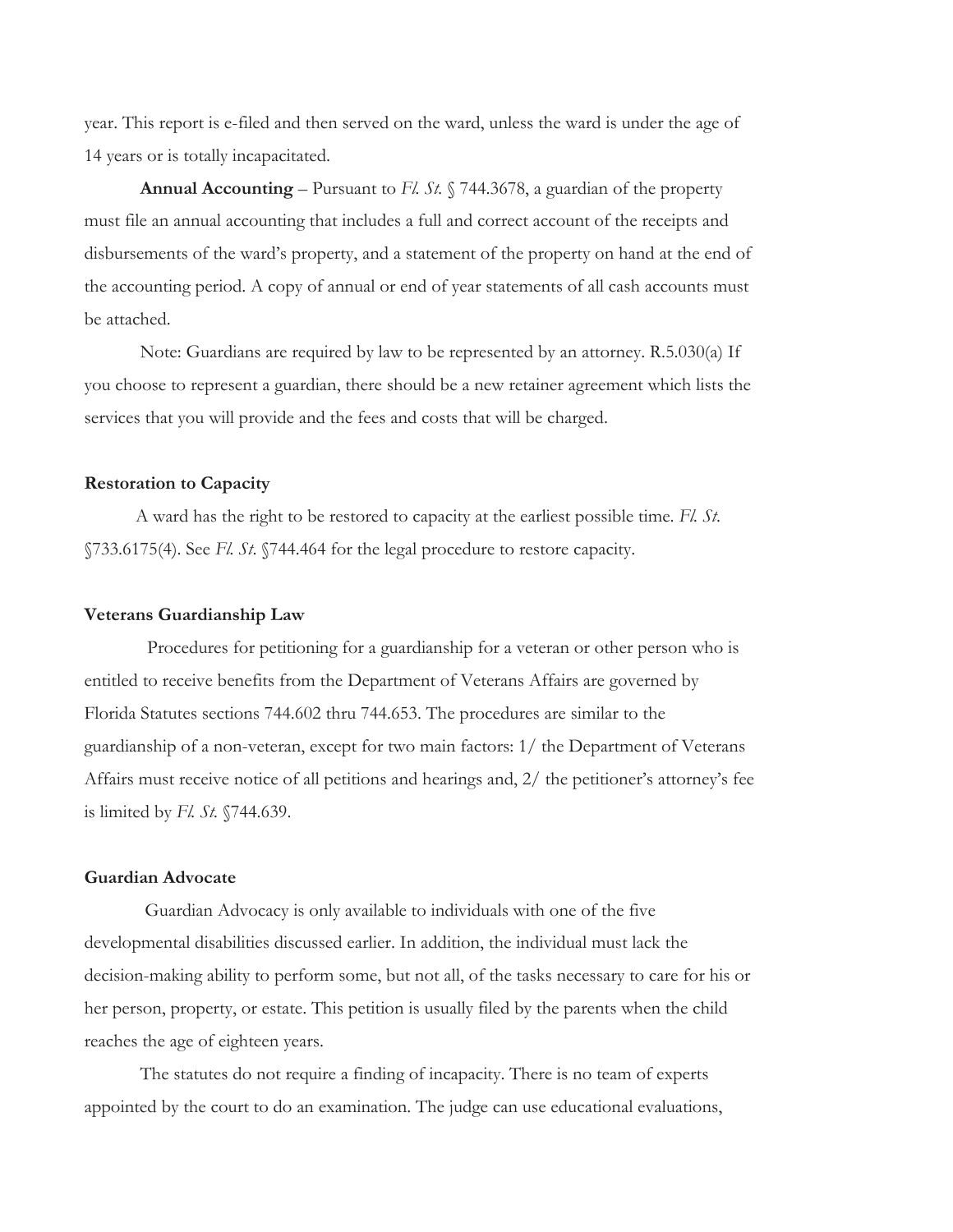individual education plans, and support and habitation plans to determine whether the individual needs a guardian advocate to exercise certain rights on his or her behalf.

# **Guardian of a Minor**

It may become necessary to appoint a guardian when the natural or adoptive parents are either deceased, incarcerated, or where they have abandoned the minor. For example, a grandparent may take in a grandchild who has been abandoned by both parents. In order to consent to medical treatment for that child, or register that child in school, it is necessary to be named the legal guardian by the court. A proceeding to name a guardian for a minor (child under the age of 18) does not require a finding of incapacity. A guardian appointed for a minor, whether of the person or property, is a plenary guardian. The minor is not required to attend the hearing. The court may appoint an attorney to represent the minor if the judge feels it is appropriate under the circumstances.

 Note that a guardian of a minor is also required in order to settle or complete a settlement of any claim for property or personal damages when the amount of the net settlement for the minor exceeds \$15,000.00. *Fl. St.* § 744.301.

#### **Guardian ad Litem**

 The court may appoint a guardian ad litem to represent the interests of a minor before approving a settlement where the claim exceeds \$15,000.00 "if the court believes a guardian ad litem is necessary to protect the minor's interest." *Fl. St.* § 744.3025(a). The court shall appoint a guardian ad litem where the claim equals or exceeds \$50,000.00, unless a guardian has already been appointed and has no adverse interest to the minor. *Fl. St.* § 744.3025(b),(e).

#### **Fiduciary Duties of a Guardian**

 The relationship between a guardian and his or her ward is a classic fiduciary relationship. *Lawrence v. Norris*, 563 So. 2d 195, 197 (Fla. 1<sup>st</sup> DCA 1990). A guardian has a duty to protect and preserve the property of the ward and must personally visit the ward on a periodic basis to assess the ward's physical and social health. *Fl. St.* § 744.362. The court may appoint a court monitor to investigate allegations of wrongdoing. *Fl. St.* § 744.446,